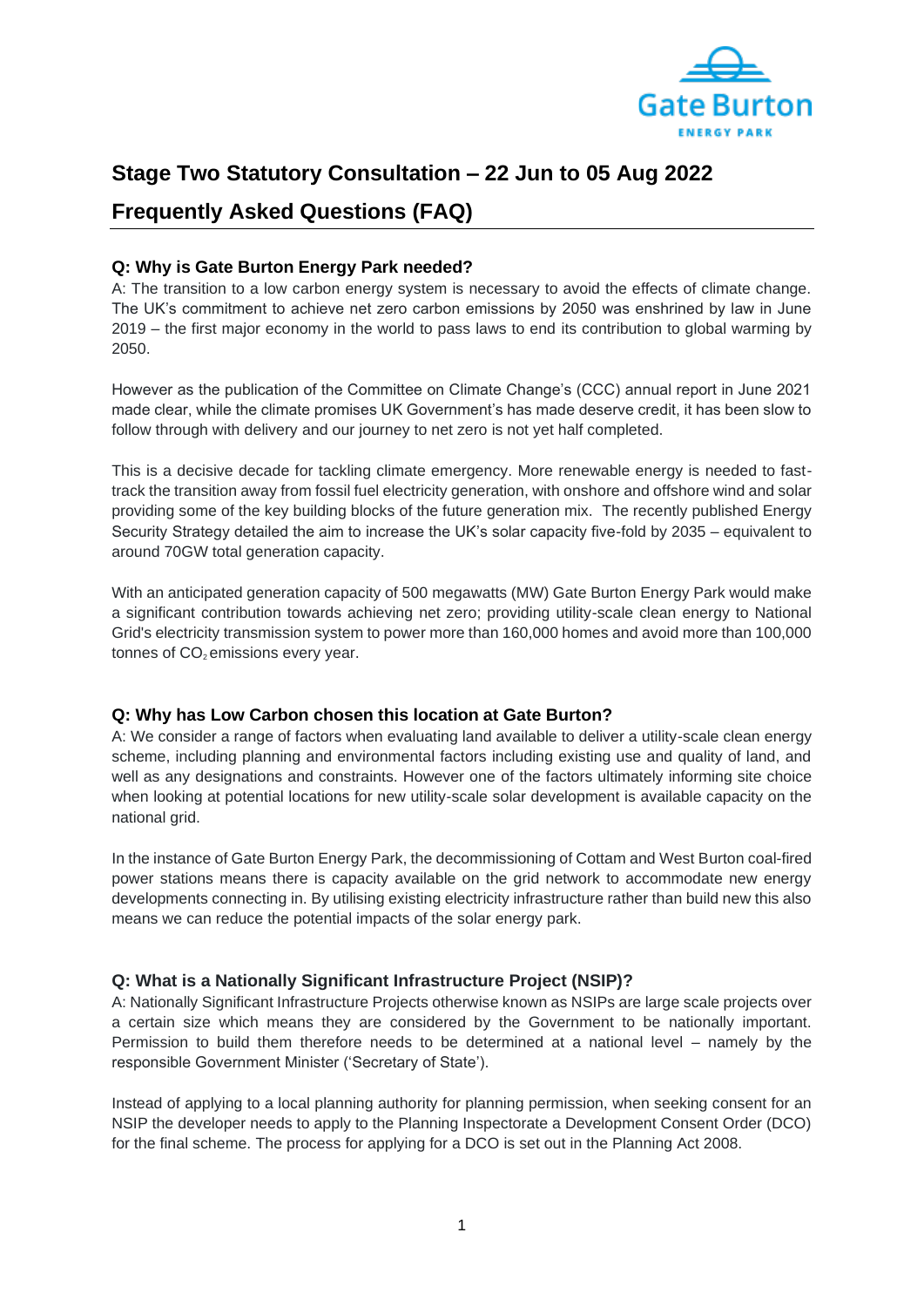

The anticipated generation capacity of Gate Burton Energy Park is 500MW, more than the 50MW threshold set out in the Planning Act 2008 which means it is regarded as an NSIP.

For projects with an installed capacity of 50MW or less, a developer is required to apply for planning permission for the relevel local planning authority (LPA) under the Town and Country Planning Act 1990.

In the case of energy related projects the Planning Inspectorate acts on behalf of the Secretary of State at the Department for Business, Energy and Industrial Strategy (BEIS). It will carry out an examination of the application for development consent and then make a recommendation to the Secretary of State on whether or not to grant consent. The Secretary of State for BEIS will then make the final decision on whether to grant consent for the scheme.

You can find out more about the process of applying for a DCO on the National Infrastructure Planning website:<https://infrastructure.planninginspectorate.gov.uk/application-process/the-process/>

#### **Q: So what happens after this second stage of consultation?**

A: Before we can submit our application for development consent, the Planning Act 2008 requires that we conduct a statutory stage of consultation. The consultation we are carrying out from 22 June to 05 August 2022 is our statutory consultation on our proposals for Gate Burton Energy Park. It's likely to be the last time we consult on our proposals before we apply for consent.

When this second stage of consultation closes on 5 August 2022, we will review our proposals in light of all the feedback received along with the findings from our ongoing assessments, so we can finalise our detailed proposals for Gate Burton Energy Park. When we are happy that our proposals are read, we will then submit our application for development consent to the Planning Inspectorate.

#### **Q: What is the timescale you are working on to deliver Gate Burton Energy Park?**

A: We anticipate that the development process through DCO submission and examination will take between two to three years.

We intend to submit our application for development consent to the Planning Inspectorate in late 2022 / early 2023. Subject to consent being granted, construction would start no sooner than early 2025.

#### **Q. How long will Gate Burton Energy Park be in operation?**

A: Gate Burton Energy Park is expected to be operational for around 60 years, so permissions granting its consent will be temporary. When this time has lapsed, the land will revert to its original use for agricultural – the land will not be classified as having been previously developed.

If equipment is still operating successfully and safely it might be that we chose to operate beyond the original anticipated lifespan. However, any extension to the operational life of the project beyond 60 years would be dependent on new negotiations with landowners and new planning consent.